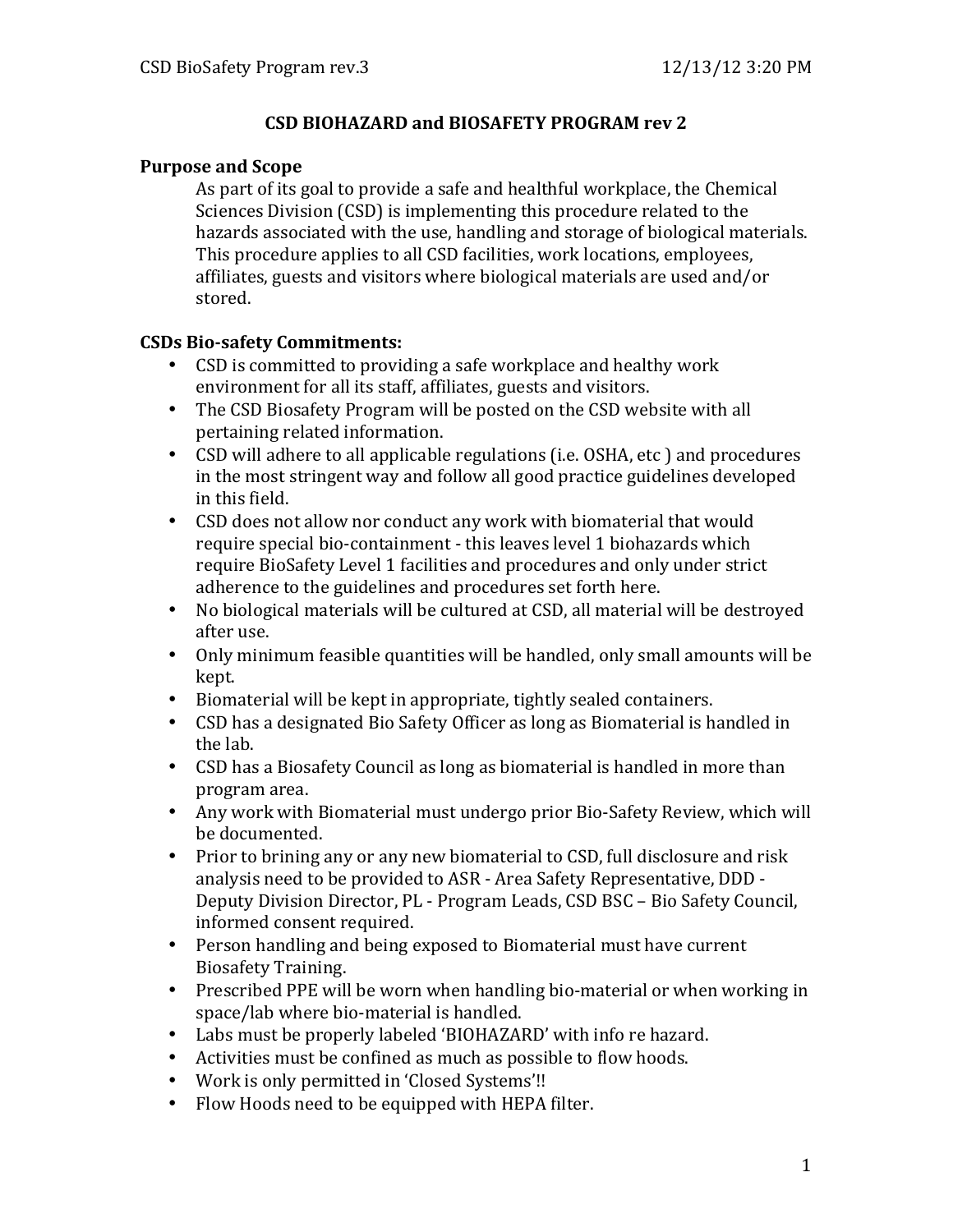- Bio-samples and extra bio-material will be destroyed after use.
- All workspace will be thoroughly cleaned/decontaminated daily if and after biomaterial has been handled.
- The CSD Biosafety Program will be reviewed annually and submitted to SECO for review.

## **Specific\$Terminology**

Biosafety officer – CSD member with appropriate training BioSafety Council – delegates from each program area if more than one program area works with biomaterial Bio-safety advisor, external – appropriately trained and credentialed microbiologist Biosafety audits/reviews will be conducted annually Biomaterial inventory will be kept current

### **Responsibilities**

- 1. Lab/Division Director has the overall responsibility
- 2. CSD Division Director has delegated operational oversight to his Deputy Div. Dir. Eric Williams
- 3. Program Leads are responsible to keep BSC advised of any planned new activities, that all appropriate persons are trained, and when any change in hazards or risks can be foreseen or are actually occuring
- 4. Scientist is responsible that all provisions of the CSD BioSafety Program are implemented and adhered too.

## **BioSafety\$Council**

| ASR -    | ex officio                                                                                                                                                               |
|----------|--------------------------------------------------------------------------------------------------------------------------------------------------------------------------|
| DDD-     | ex officio                                                                                                                                                               |
| $CAP -$  | Karl Froyd                                                                                                                                                               |
| $ACCP -$ | Joshua Schwarz                                                                                                                                                           |
| and      | Dr. Noah Fierer, Ecology and Evolutionary Biology Department,<br>CU Boulder, external biosafety advisor. One of his research foci<br>is microbial life in the atmosphere |

### **A. Laboratory Practices**

1. All personnel must wash their hands after they handle viable materials after removing gloves, and before leaving the laboratory. 2. Eating, drinking, handling contact lenses, and applying cosmetics is forbidden in the laboratory.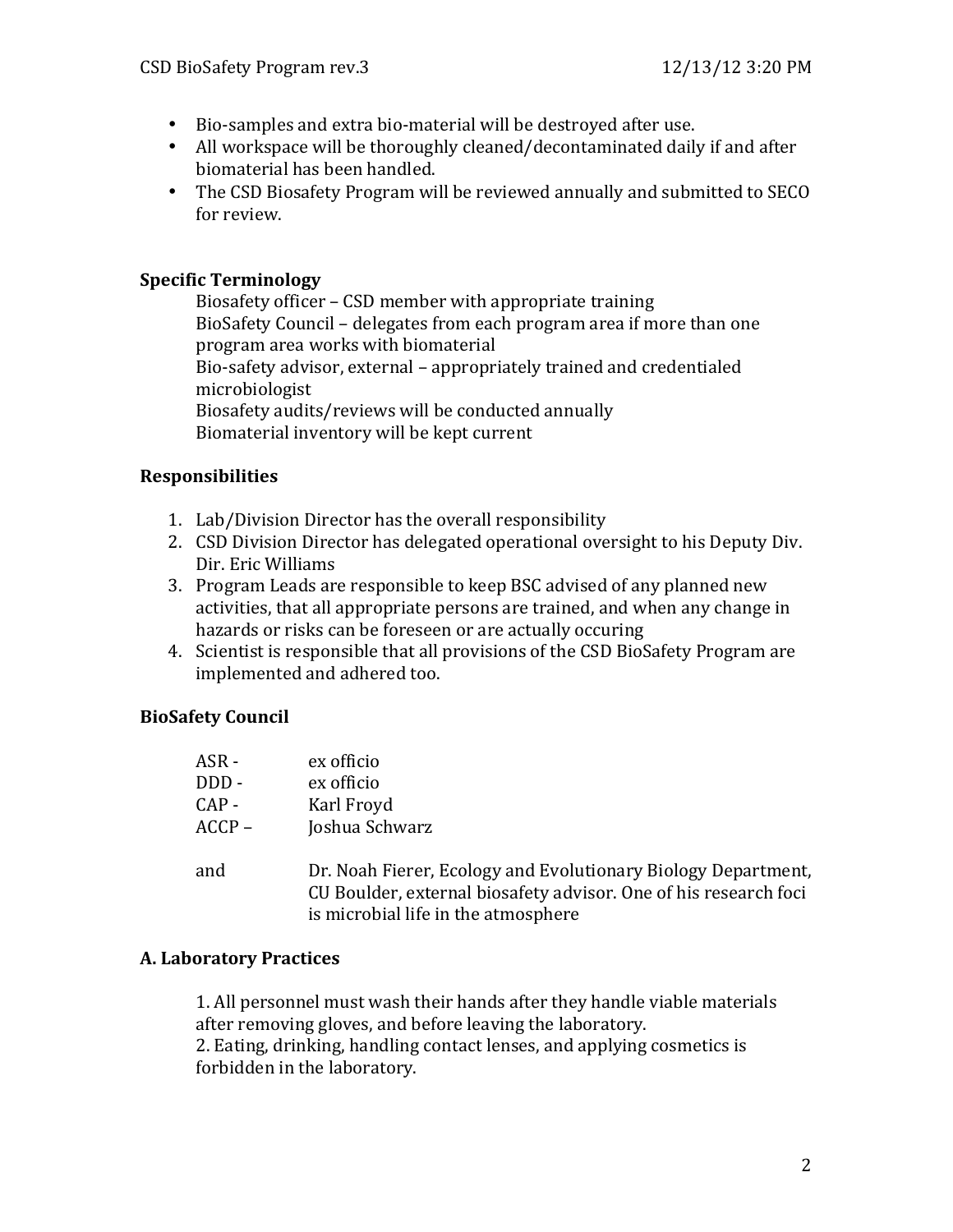3. Mouth pipetting is prohibited and only mechanical pipetting devices are used.

4. All procedures are performed to minimize the creation of splashes or aerosols.

5. Work surfaces are decontaminated with disinfectant when work is completed at the end of the day and after any spill of viable material. 6. All contaminated material, stocks, glassware, plastic ware and other biologically contaminated waste are autoclaved or decontaminated with a suitable disinfectant.

7. Materials to be decontaminated outside of the laboratory are placed in a durable, leak-proof container and closed for transport from the laboratory. 8. Insect and rodent control procedures are in effect.

## **B.** Personal Protective Equipment

1. Protective laboratory coats/aprons are worn while in the laboratory and left in the laboratory after use. These coats are never taken from the laboratory without prior autoclaving or disinfection.

2. Suitable disposable gloves (e.g., latex, nitrile, vinyl) must be worn.

3. Goggles are available and used when required.

# **C.** Laboratory Facilities

- 1. The laboratory has a sink for hand washing.
- 2. The laboratory is designed so that it can be easily cleaned and decontaminated. (Carpets and rugs are not appropriate)
- 3. Bench tops are impervious to water and resistant to moderate heat, acids, alkalis, organic solvents and chemicals used to decontaminate the work surface.
- 4. The laboratory furniture is sturdy with surrounding spaces accessible for cleaning.

5. If the laboratory has windows that are open, they are fitted with fly screens.

- 6. Sharps are discarded in a puncture-resistant sharps disposal container.
- 7. A fire extinguisher and first aid supplies are easily accessible within the laboratory
- 8. An eyewash facility is easily accessible within the laboratory.

## **D. Training**

All personnel, whether Federal staff, affiliates, guests or visitors need to be trained when handling or when present in lab where biomaterial is handled. Training will be provided by lab.

### **Resources:**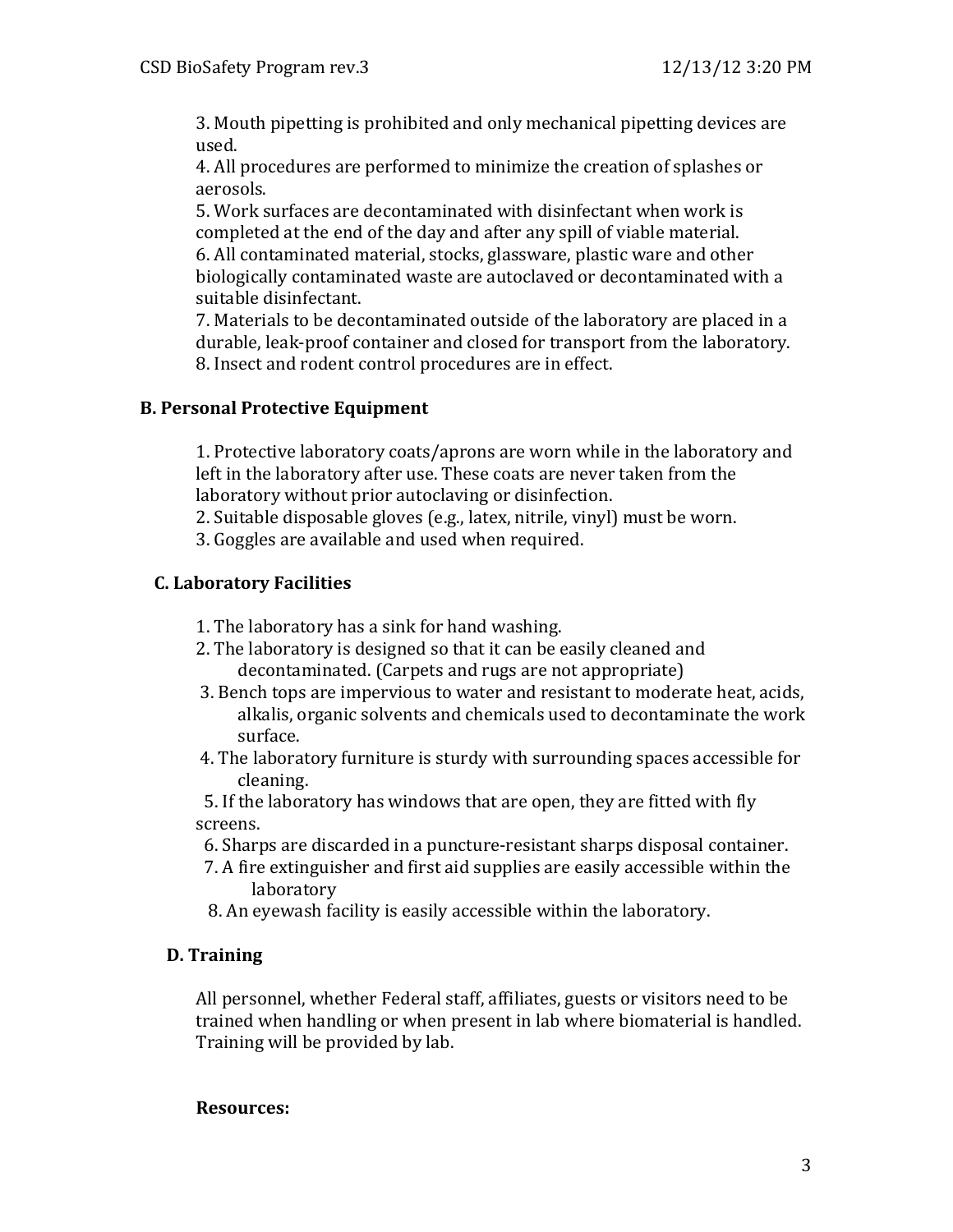CU Boulder, Department of Environmental Health and Safety http://www.colorado.edu/ehs/ and references within

http://www.colorado.edu/ehs/research/biological.html http://www.cdc.gov/biosafety/ http://www.cdc.gov/biosafety/publications/bmbl5/ http://oba.od.nih.gov/oba/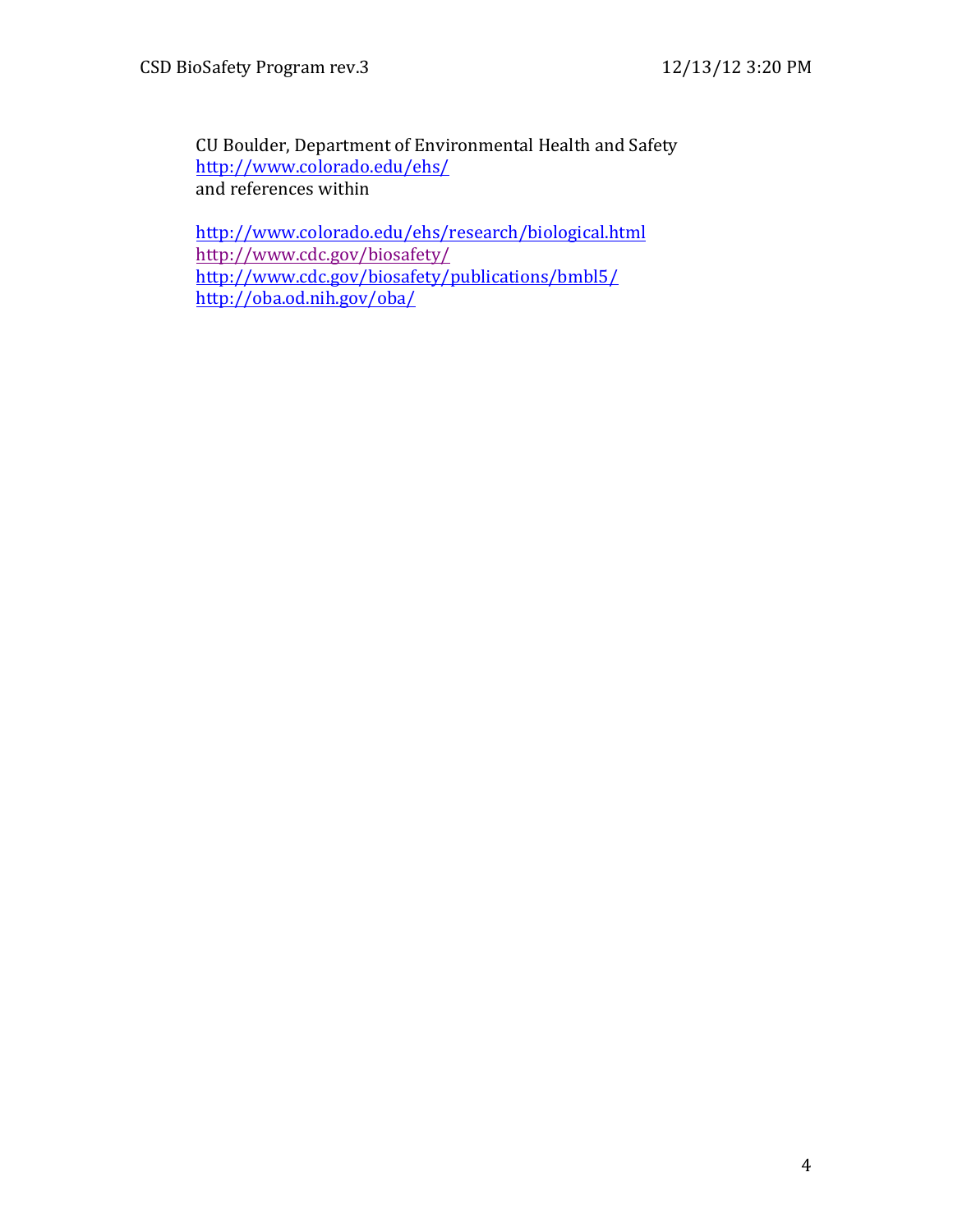### **Appendix:**

### **Standard Practices and Training**

The first principle of containment is strict adherence to good microbiological practices. Consequently, all personnel directly or indirectly involved in experiments using biomaterial shall receive adequate instruction. At a minimum, these instructions include training in aseptic techniques and in the biology of the organisms used in the experiments so that the potential biohazards can be understood and appreciated.

Any research group working with agents that are known or potential biohazards shall have an emergency plan that describes the procedures to be followed if an accident contaminates personnel or the environment. The Principal Investigator shall ensure that everyone in the laboratory is familiar with both the potential hazards of the work and the emergency plan.

#### **Physical Containment Levels**

The objective of physical containment is to confine organisms and to reduce the potential for exposure of the laboratory worker, persons outside of the laboratory, and the environment to such organisms. Physical containment is achieved through the use of laboratory practices, containment equipment, and special laboratory design. Emphasis is placed on primary means of physical containment that are provided by laboratory practices and containment equipment. Special laboratory design provides a secondary means of protection against the accidental release of organisms outside the laboratory or to the environment. Special laboratory design is used primarily in facilities in which experiments of moderate to high potential hazard are performed.

Combinations of laboratory practices, containment equipment, and special laboratory design can be made to achieve different levels of physical containment. There are four levels of physical containment, which are designated as BL1, BL2, BL3, and BL4. It should be emphasized that the descriptions and assignments of physical containment detailed below are based on existing approaches to containment of pathogenic organisms. The National Cancer Institute describes three levels for research on oncogenic viruses that roughly correspond to NIH BL2, BL3, and BL4 levels. Currently, CSD conducts research that requires BL1 physical containment only. Therefore, only the descriptions and assignments of physical containment for BL1 are detailed below.

It is recognized that several different combinations of laboratory practices, containment equipment, and special laboratory design may be appropriate for containment of specific research activities. The selection of alternative methods of primary containment is dependent, however, on the level of biological containment provided by the host-vector system used in the experiment. Consideration will be given to other combinations that achieve an equivalent level of containment.

### **Biosafety Level 1 (BL1)**

### **BL1 Standard Microbiological Practices**

Access to the laboratory is limited or restricted at the discretion of the Principal Investigator when experiments are in progress.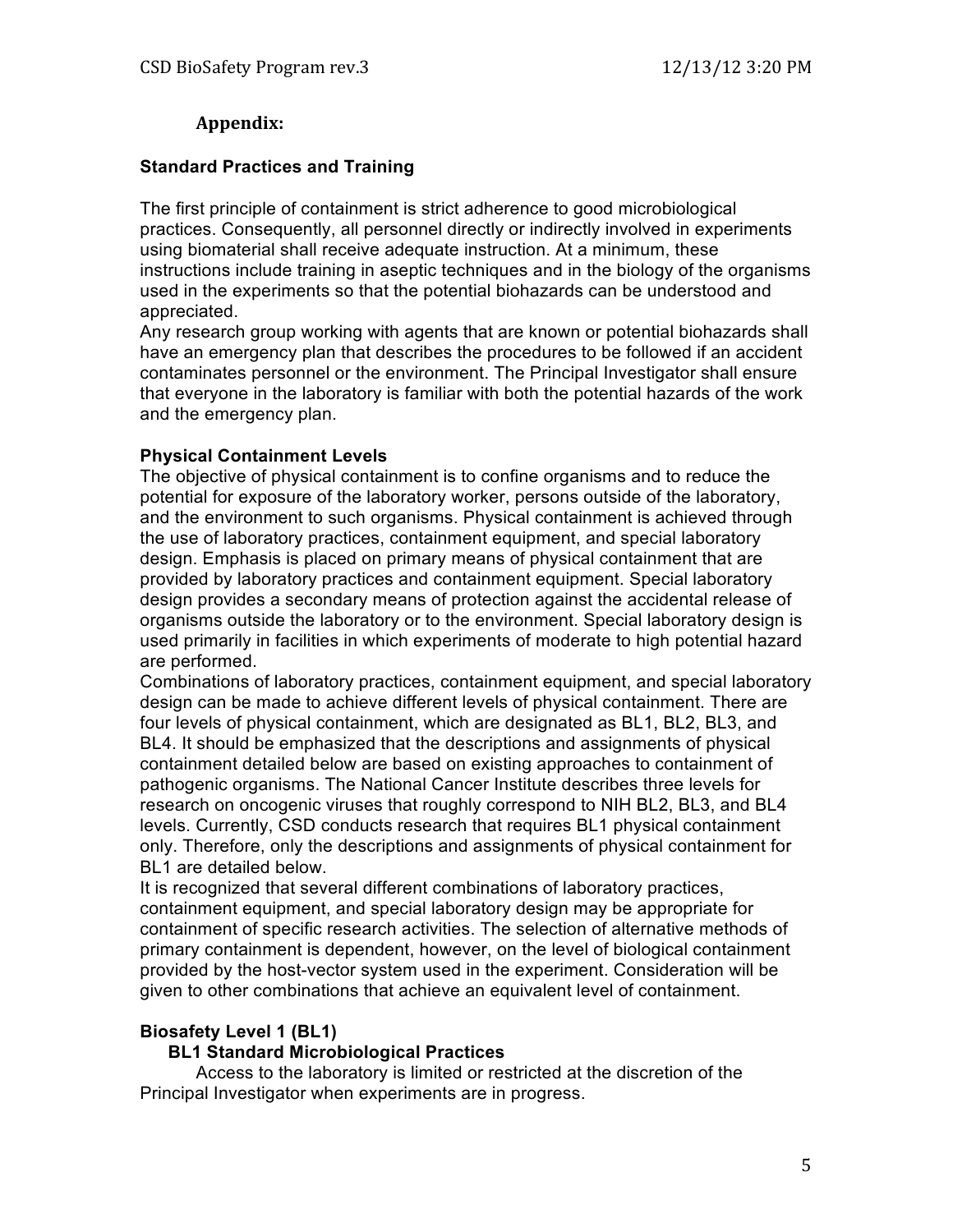Work surfaces are decontaminated at least once a day and after work with infectious materials is finished, and after any spill of viable material is cleaned with disinfectants that are effective against the agents of concern.

All contaminated liquid or solid wastes are decontaminated before disposal in accordance with the UCB *"B\_i\_o\_l\_o\_g\_i\_c\_a\_l\_ \_L\_a\_b\_o\_r\_a\_t\_o\_r\_y\_ \_W\_a\_s\_t\_e\_ \_M\_a\_n\_a\_g\_e\_m\_e\_n\_t\_-\_D\_i\_s\_p\_o\_s\_a\_l\_ \_P\_o\_l\_i\_c\_y\_ \_a\_n\_d\_ \_P\_r\_o\_c\_e\_d\_u\_r\_e\_"*. http://ehs.colorado.edu/Download/EHSBiowaste.pdf

Mechanical pipetting devices are used; mouth pipetting is prohibited.

Policies for the safe handling of sharps are instituted. Needles should not be bent, sheared, replaced in the needle sheath or guard, or removed from the syringe following use. The needle and syringe should be promptly placed in a punctureresistant container and decontaminated, preferably autoclaved, and in accordance with the UCB *"B\_i\_o\_l\_o\_g\_i\_c\_a\_l\_\_L\_a\_b\_o\_r\_a\_t\_o\_ry\_W\_a\_s\_t\_e\_ \_M\_a\_n\_a\_g\_e\_m\_e\_n\_t\_-\_D\_i\_s\_p\_o\_s\_a\_l\_ \_P\_o\_l\_i\_c\_y\_ \_a\_n\_d\_ \_P\_r\_o\_c\_e\_d\_u\_r\_e\_"*. http://ehs.colorado.edu/Download/EHSBiowaste.pdf

Eating, drinking, smoking, and applying cosmetics are not permitted in the work area. Food may be stored in cabinets or refrigerators designated and used for this purpose only. According to Environmental Health and Safety (EH&S) Laboratory Guidelines, no preparation, storage or consumption of food or drink is permitted in the lab.

Persons must wash their hands:

(i) after handling materials involving organisms containing rDNA molecules and animals

(ii) before exiting the laboratory

All procedures are performed carefully to minimize the creation of splashes or aerosols.

In the interest of good personal hygiene, facilities (e.g., hand washing sink, shower, and changing room) and protective clothing (e.g., uniforms, laboratory coats) shall be provided that are appropriate for the risk of exposure to viable organisms.

A biohazard sign must be posted at the entrance to the laboratory whenever infectious agents are present. The sign must include the name of the agent(s) in use and the name and the phone number of the investigator. Please see last page of this document for an example of an appropriate biohazard notification sign.

#### **BL1 Special Practices**

Contaminated materials that are to be decontaminated at a site away from the laboratory are placed in a durable leak-proof container that is closed before being removed from the laboratory.

An insect and rodent control program is in effect.